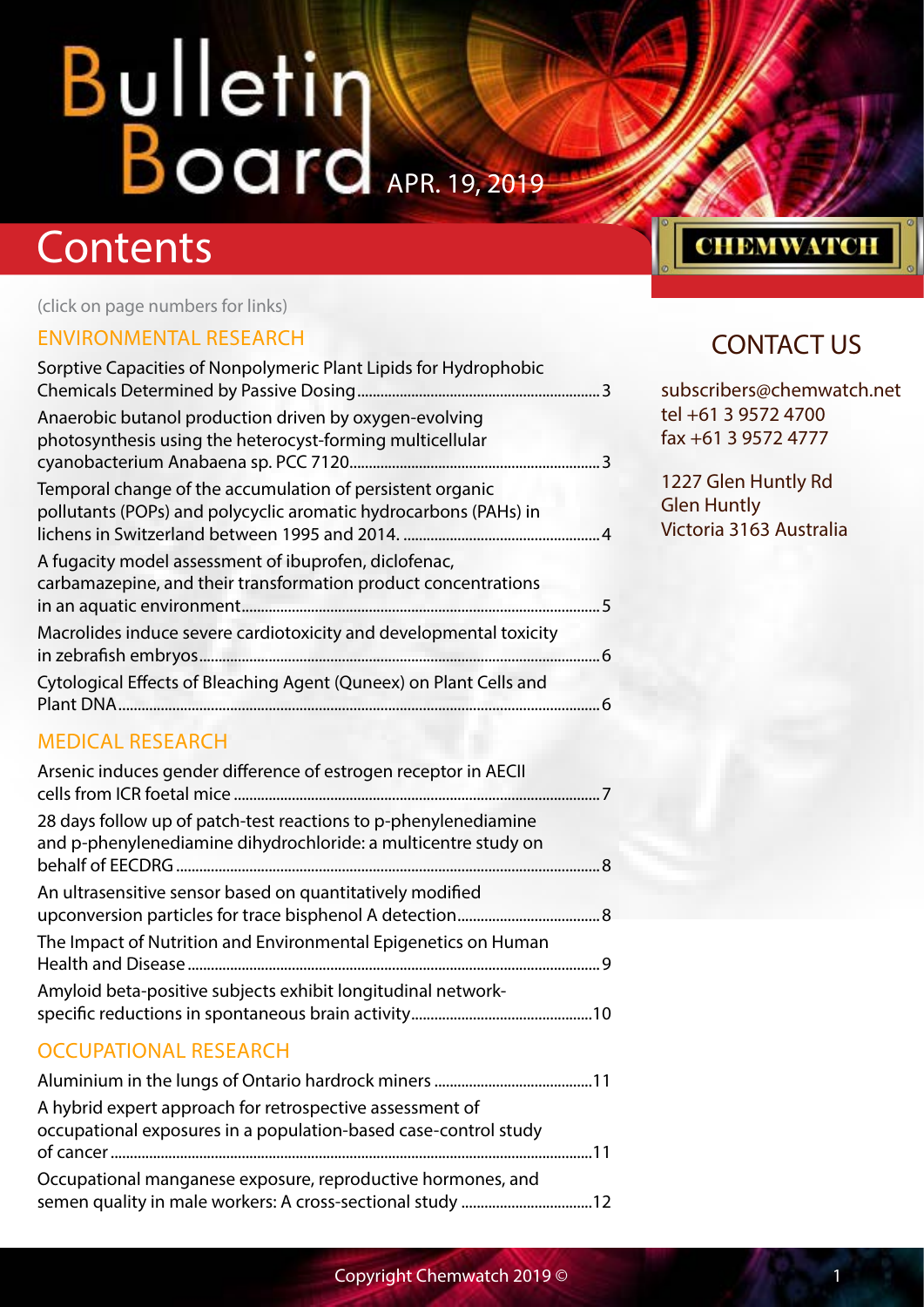## **Contents**

| Monitoring early cell damage in physicians who are occupationally |  |
|-------------------------------------------------------------------|--|
|                                                                   |  |
| Surgical smoke: still an underestimated health hazard in the      |  |
|                                                                   |  |

#### [PUBLIC HEALTH RESEARCH](#page-14-0)

| Predictors of residential mobility and its impact on air pollution<br>exposure among children diagnosed with early childhood leukaemia15 |  |
|------------------------------------------------------------------------------------------------------------------------------------------|--|
| A State-of-the-Science Review of Mercury Biomarkers in Human                                                                             |  |
| Evaluation of 2-thiothiazolidine-4-carboxylic Acid, a Common<br>Metabolite of Isothiocyanates as a Potential Biomarker of                |  |
| Organophosphate flame-retardant metabolite concentrations<br>and pregnancy loss among women conceiving with assisted                     |  |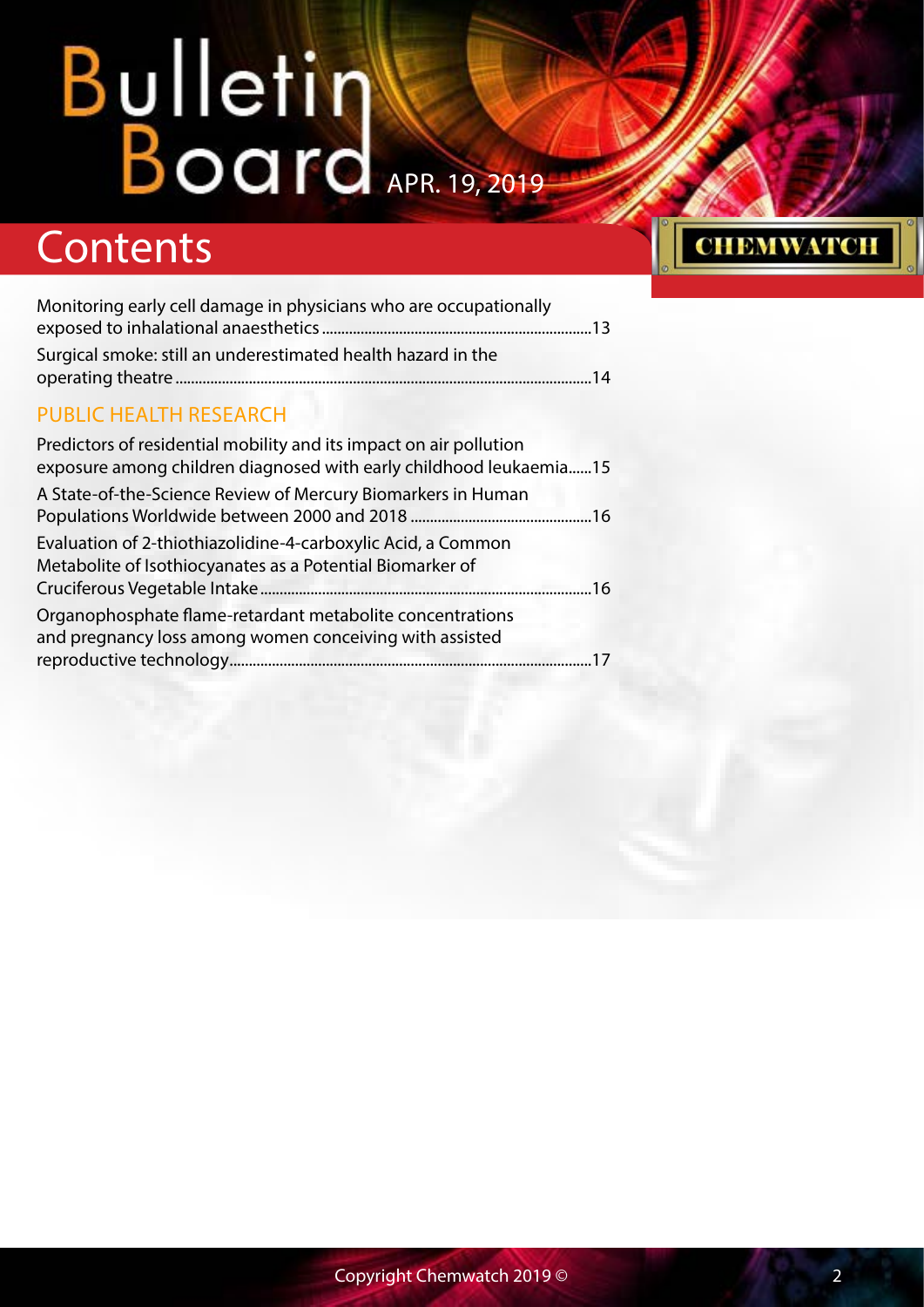# <span id="page-2-0"></span>**Bulletin Karl Board**

## **Technical**

#### ENVIRONMENTAL RESEARCH

#### Sorptive Capacities of Nonpolymeric Plant Lipids for Hydrophobic Chemicals Determined by Passive Dosing

#### 2019-03-25

Vegetation plays an important role in the partitioning, transport, and fate of semivolatile hydrophobic organic chemicals (HOCs) in the environment. Leaf/air partition ratios (Kleaf/air) of HOCs are highly variable for different plant species. The differences cannot be fully explained by the fraction of lipids in the leaves or the thickness of the cuticle. This study aimed to elucidate the importance of nonpolymeric lipids in determining Kleaf/ air. The authors extracted organic matter from 7 plant species using solvents that do not extract the polymeric lipids cutin and cutan, to yield extractable organic matter (EOM). Passive dosing was used to determine the partition ratios of selected HOCs between the EOM of the leaves and the reference lipid, olive oil (KEOM/olive oil). In addition, the authors measured analogous partition ratios for three lipid standards. Proton nuclear magnetic resonance (NMR) spectroscopy was used to characterise the composition of lipids. Differences in KEOM/olive oil of two polychlorinated biphenyls and four chlorinated benzenes were below a factor of 2 in the plant species studied, indicating that the reported differences in Kleaf/air are not caused by differences in the sorptive capacities of nonpolymeric lipids or that the EOM is not representative of all nonpolymeric leaf lipids.

Authors: Bolinius DJ, MacLeod M, Iadaresta F, Holmbäck J, Jahnke A. Full Source: Environmental Science & Technology. 2019 Feb 5;53(3):1278- 1286. doi: 10.1021/acs.est.8b05656. Epub 2019 Jan 25.

#### Anaerobic butanol production driven by oxygen-evolving photosynthesis using the heterocyst-forming multicellular cyanobacterium Anabaena sp. PCC 7120

#### 2019-03-25

Cyanobacteria are oxygen-evolving photosynthetic bacteria. Established genetic manipulation methods and recently developed gene-regulation tools have enabled the photosynthetic conversion of carbon dioxide to biofuels and valuable chemicals in cyanobacteria, especially in unicellular cyanobacteria. However, the oxygen sensitivity of enzyme(s) introduced into cyanobacteria hampers productivity in some cases. Anabaena sp. PCC 7120 is a filamentous cyanobacterium consisting of a few hundred of vegetative cells, which perform oxygenic photosynthesis. Upon



This study aimed to elucidate the importance of nonpolymeric lipids in determining Kleaf/air.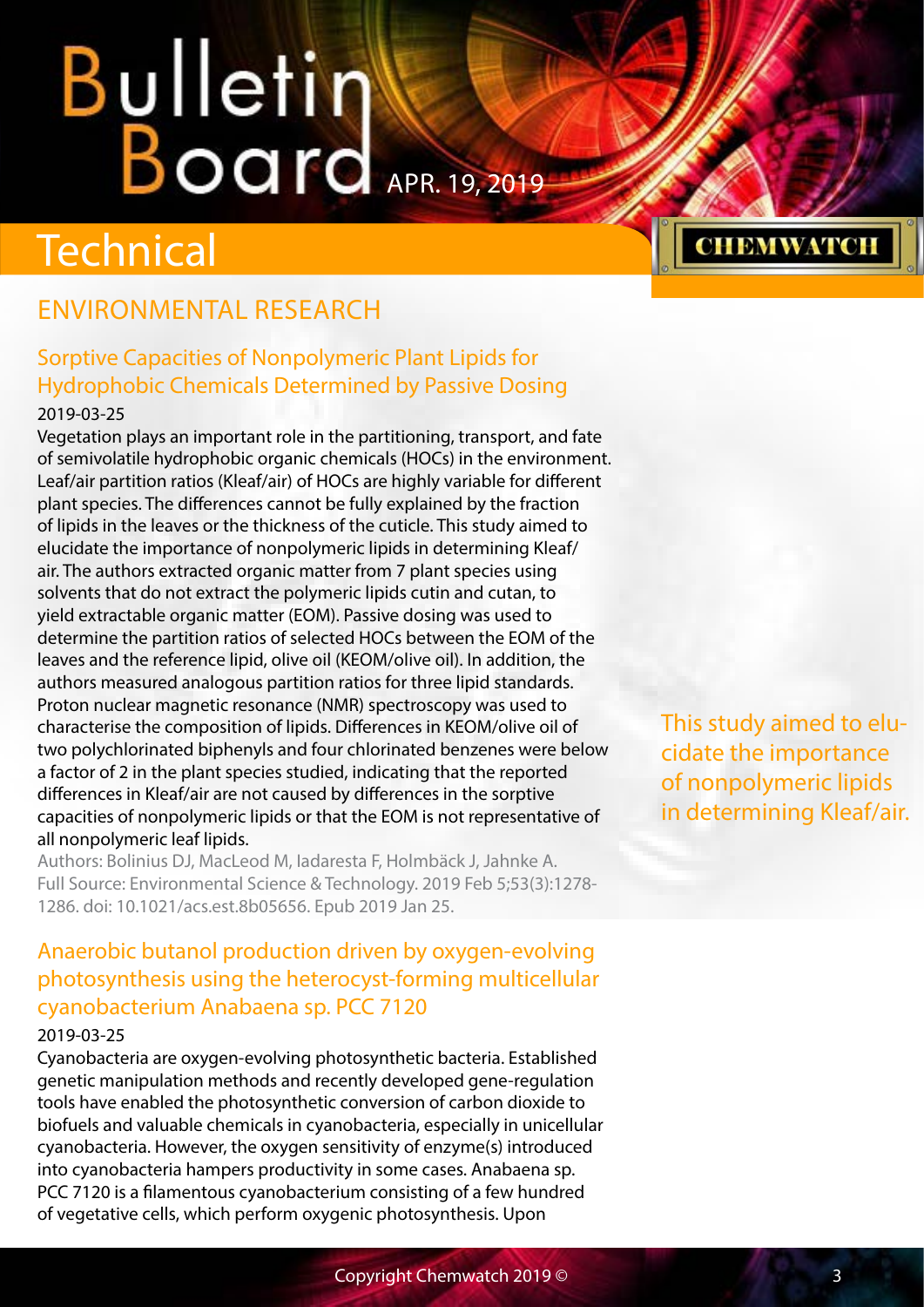## <span id="page-3-0"></span>Bulletin Board APR. 19, 2019

## Technical

nitrogen deprivation, heterocysts, which are specialised cells for nitrogen fixation, are differentiated from vegetative cells at semiregular intervals. The micro-oxic environment within heterocysts protects oxygen-labile nitrogenase from oxygen. This study aimed to repurpose the heterocyst as a host for the production of chemicals with oxygen-sensitive enzymes under photosynthetic conditions. Herein, Anabaena strains expressing enzymes of 1-butanol synthetic pathway from the anaerobe Clostridium acetobutylicum within heterocysts were created. A strain that expressed a highly oxygen-sensitive Bcd/EtfAB complex produced 1-butanol even under photosynthetic conditions. Furthermore, the 1-butanol production per heterocyst cell of a butanol-producing Anabaena strain was fivefold higher than that per cell of unicellular cyanobacterium with the same set of 1-butanol synthetic pathway genes. Thus, this study showed the usefulness of Anabaena heterocysts as a chassis for anaerobic production driven by oxygen-evolving photosynthesis.

Authors: Higo A, Ehira S.

Full Source: Applied Microbiology & Biotechnology. 2019 Jan 23. doi: 10.1007/s00253-019-09635-z. [Epub ahead of print]

#### Temporal change of the accumulation of persistent organic pollutants (POPs) and polycyclic aromatic hydrocarbons (PAHs) in lichens in Switzerland between 1995 and 2014. 2019-03-25

The aim of this study was to assess the temporal change of atmospheric deposition patterns of persistent organic pollutants (POPs) and polycyclic aromatic hydrocarbons (PAHs) in Switzerland between 1995 and 2014 by a passive biomonitoring with lichens. Lichen tissues sampled at 16 representative sites in the same season of 1995 and 2014 were analysed for a total of 94 individual and 27 sum parameters of POPs and PAHs by means of gas chromatography-mass spectrometry (GC/MS). The comparative analyses showed a decrease of 40 to 80% (medians) for most of the POPs and PAHs concentration in lichens at all site categories. Reduction in tissue concentration of the polychlorinated dibenzo-pdioxins/furans (PCDD/PCDFs), such as the highly toxic 2,3,7,8-TetraCDD and the TEQ according to WHO (2005) were 66% and 73%, respectively. For the dioxin- and non-dioxin-like PCBs, a decrease of 67% and 58% was found. The average decrease of 30 organochlorine pesticides and insecticides (OCPs) was 65%, with a 94% decrease for lindane. For the 27 PAHs and for benzo(a)pyrene, an average decrease of 58% and 59% was found. Polybrominated diphenyl ethers (PBDE) showed reduced concentrations in lichens at rural and agglomeration sites, but an increase

#### The aim of this study was to assess the temporal change of atmospheric deposition patterns of persistent organic pollutants (POPs) and polycyclic aromatic hydrocarbons (PAHs) in Switzerland between 1995 and 2014 by a passive biomonitoring with lichens.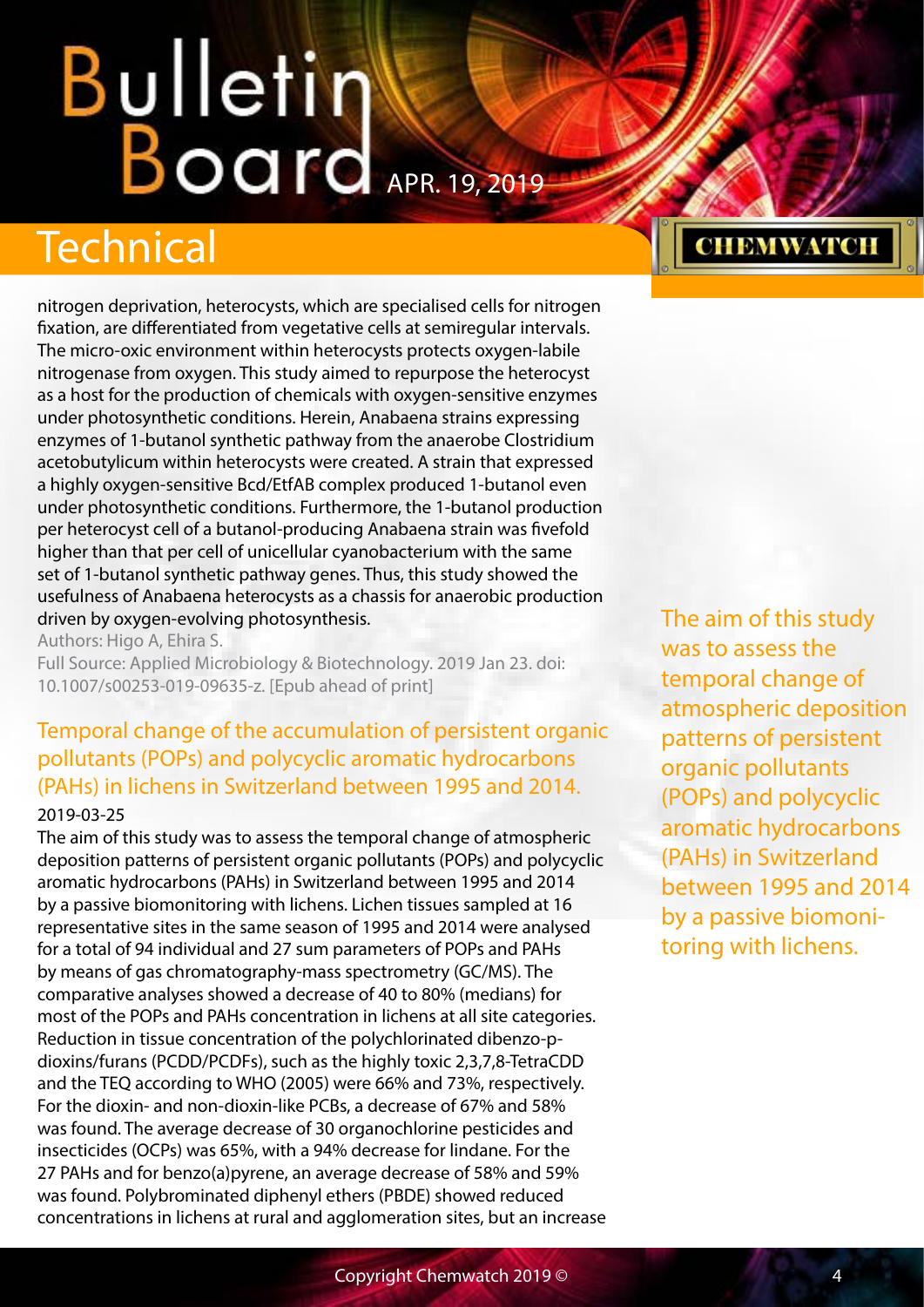## <span id="page-4-0"></span>**Bulletin Warrell**

### **Technical**

of contamination was observed at industrial and road traffic sites. The direct comparison of changes of POPs and PAHs concentrations in lichens and of emissions between 1995 and 2014 revealed consistent results. The results of this study highlight for the first time in biota the positive effect of emission regulation of POPs in Switzerland.

Authors: Herzig R, Lohmann N, Meier R.

Full Source: Environmental Science & Pollution Research International. 2019 Feb 14. doi: 10.1007/s11356-019-04236-9. [Epub ahead of print]

#### A fugacity model assessment of ibuprofen, diclofenac, carbamazepine, and their transformation product concentrations in an aquatic environment

#### 2019-03-25

An updated version of FATEMOD, a multimedia fugacity model for environmental fate of organic chemicals, was set up to assess environmental behaviour of three pharmaceuticals in northern Lake Päijänne, Finland. Concentrations of ibuprofen, diclofenac, and carbamazepine were estimated at various depths at two sites: near a wastewater treatment plant and 3.5 km downstream the plant. When compared with environmental sampling data from corresponding depths and sites, the predicted concentrations, ranging from nanograms to hundreds of nanograms per litre, were found to be in good agreement. Weather data were utilised with the model to rationalise the effects of various environmental parameters on the sampling results, and, e.g. the roles of various properties of lake dynamics and photodegradation were identified. The new model also enables simultaneous assessment of transformation products. Environmentally formed transformation product concentrations were estimated to be at highest an order of magnitude lower than those of the parent compounds, and unlikely to reach a detectable level. However, a possibility that conjugates of ibuprofen are present at higher levels than the parent compound was identified. Simulation results suggest that environmental degradation half-lives of the inspected contaminants under stratified lake conditions are in the range of some weeks to months.

Authors: Nurmi TMA, Kiljunen TK, Knuutinen JS. Full Source: Environmental Science & Pollution Research International. 2018 Nov 5. doi: 10.1007/s11356-018-3485-x. [Epub ahead of print]

An updated version of FATEMOD, a multimedia fugacity model for environmental fate of organic chemicals, was set up to assess environmental behaviour of three pharmaceuticals in northern Lake Päijänne, Finland.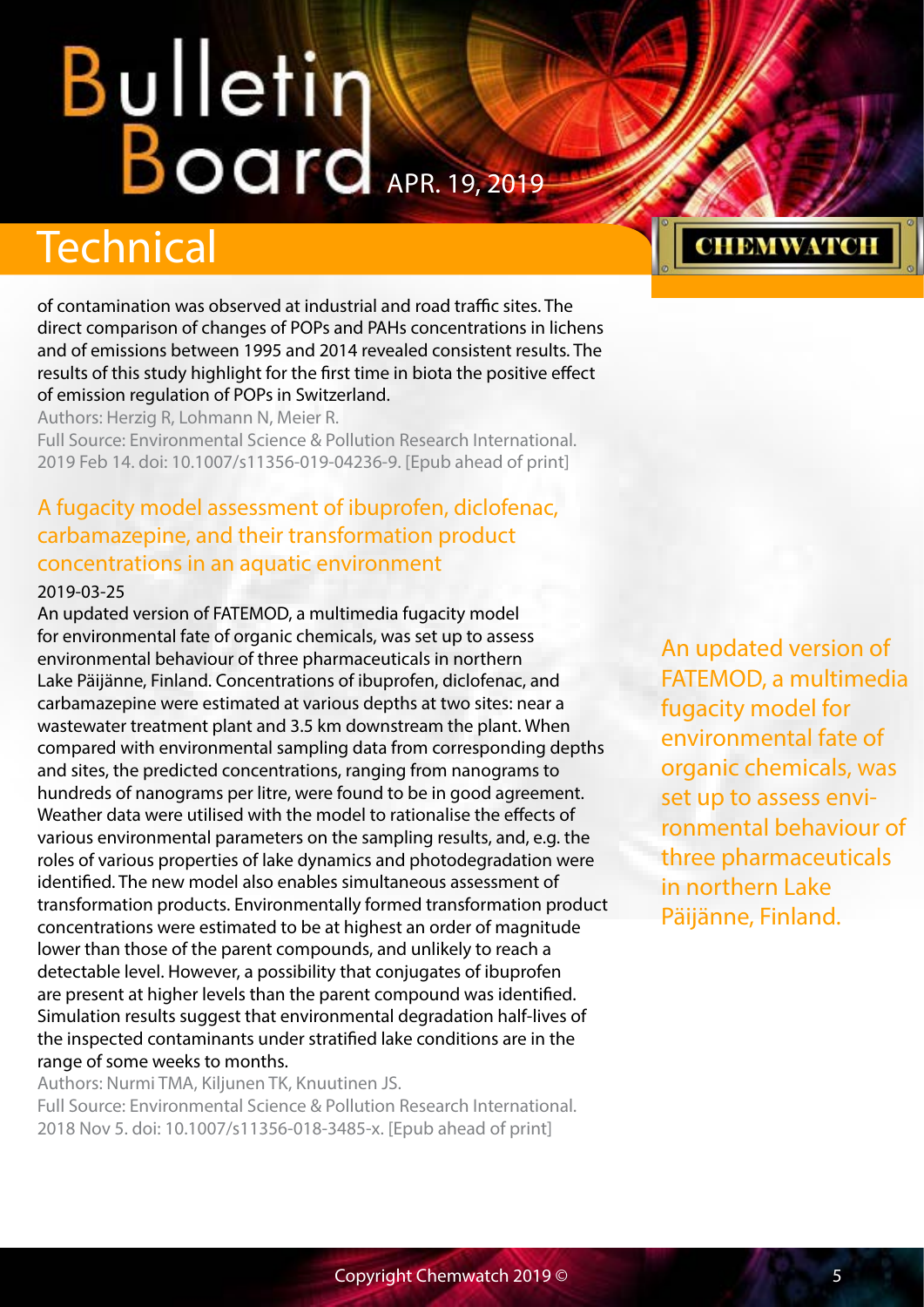## <span id="page-5-0"></span>**Bulletin Board**

## Technical

#### Macrolides induce severe cardiotoxicity and developmental toxicity in zebrafish embryos

#### 2019-03-25

Macrolide antibiotics (MALs) are widely used for both human and animal health. Most MALs and their metabolites transfer into aquatic organisms and environment resulting in violent consequences. Previous studies show that MALs cause cardiotoxicity in humans and mammals. However, the potential risk of these chemicals in aquatic organisms remains unclear. In the present study, the researchers used zebrafish embryos as a model to evaluate the toxicity of MALs. Zebrafish embryos were exposed to four typical MALs including azithromycin (AZM), clarithromycin (CLR), tilmicosin (TMS) and tylosin (TYL) to study their cardiotoxicity. The heart rate of zebrafish embryos showed similar biphasic distribution in the presence of four MALs at 2 days post-fertilization (dpf). The heart rate increased significantly at low levels of MALs while decreased obviously at high levels. Subsequently, TMS was chose to study its acute toxicity and developmental toxicity, which caused pericardial oedema and spinal curvature in zebrafish embryos at 4 dpf. Furthermore, we found that TMS triggered oxidative stress, with decreased SOD activities and increased MDA contents. Lastly, apoptosis was observed in zebrafish embryos under TMS treatment, with up-regulation of apoptosis associated genes such as p53, bcl 2, bax, caspase 3 and caspase 9, confirmed by increased protein expression based on Western blot analysis. Taken together, these data indicate that MALs can cause serious toxicity in the development of zebrafish. Great caution should be taken due to the huge consumption of MALs for food animal production and treatments with TMS for infections in aquaculture.

Authors: Yan Z, Huang X, Xie Y, Song M, Zhu K, Ding S. Full Source: Science of the Total Environment. 2019 Feb 1; 649:1414-1421. doi: 10.1016/j.scitotenv.2018.07.432. Epub 2018 Aug 21.

#### Cytological Effects of Bleaching Agent (Quneex) on Plant Cells and Plant DNA

#### 2019-03-25

There have been a number of reported drawbacks and efficacy issues regarding the use of bleaching agents in the plant industry. This study was conducted to determine the cytological effects of the bleaching agent (Quneex) on the plant cells and plant DNA using the Allium cepa assay. In the study, sixteen root meristems of A. cepa were subjected to different concentrations of the bleaching agent (0.1, 0.2, 0.3, 0.4 and 0.5%) **CHEMWATCH** 

In the present study, the researchers used zebrafish embryos as a model to evaluate the toxicity of macrolide antibiotics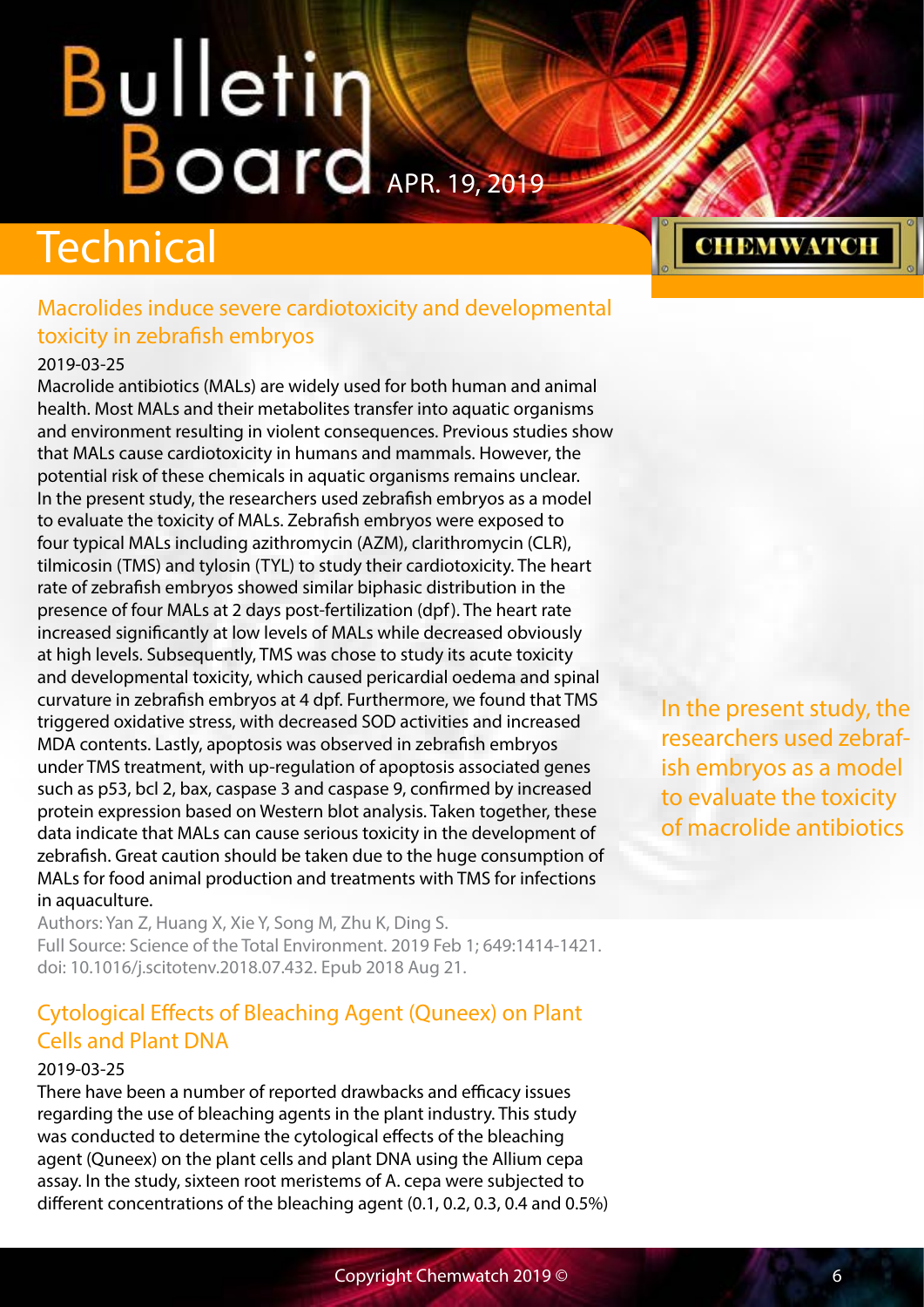## <span id="page-6-0"></span>**Bulletin Karl Board**

## **Technical**

with different periods of time (6, 12 and 24 h). Recovery was done for 6, 12 and 24 h after exposure. The mitotic index significantly decreased with time and also decreased with increase in the concentration of the bleaching agent. Abnormal chromosomal changes reflecting mutagenesis including stickiness, laggards, bridges, C-metaphase, star-metaphase, binucleation, polyploidy, disturbance and multinucleation were observed in the different concentrations and periods of time. After recovery, a slow increase in the mitotic index was observed. All treatments with or without recovery for 12 and 24 h resulted in reduction in the amount of DNA. Bleaching agents similar to Quneex containing sodium hypochlorite have mutagenic properties that can be potentially hazardous to the environment and also to humans. Thus, there is a need to regulate the use and disposal of such chemicals into the environment particularly to the sewers, to prevent contamination of potable water, plant and biodiverse aquatic animals.

Author: I Algwaiz H.

Full Source: Pakistan Journal of Biological Sciences. 2018 Jan; 21(5):205- 214. doi: 10.3923/pjbs.2018.205.214.

#### MEDICAL RESEARCH

#### Arsenic induces gender difference of estrogen receptor in AECII cells from ICR foetal mice

#### 2019-03-25

Arsenic is a confirmed human lung carcinogen with oestrogenic activity. There are gender differences in the incidence of lung cancer. Oestrogen receptors (ER) play an important role in the process of the development of lung cancer. In order to understand the gender difference effects of ER during carcinogenesis of lung induced by arsenic, the effects of arsenic and oestrogen receptor antagonist (ICI182780) on expression levels of oestrogen receptor beta (ERβ), extracellular regulated protein kinase (ERK1/2) and nuclear factor κB (NF-κB/P65) in type II alveolar epithelial cells (AECII) from different sex ICR foetal mice lung were detected. Results showed that arsenic increased the expression levels of mRNA and protein of ERβ, ERK1/2 and NF-κB/P65, and ICI182780 inhibited the increase. Furthermore, there remains a gender difference in these changes. The authors concluded, the observations strongly suggested that oestrogen receptor and its mediated signal pathway molecules might have critical

### **CHEMWATCH**

In order to understand the gender difference effects of ER during carcinogenesis of lung induced by arsenic, the effects of arsenic and oestrogen receptor antagonist (ICI182780) on expression levels of oestrogen receptor beta (ERβ), extracellular regulated protein kinase (ERK1/2) and nuclear factor κB (NF-κB/P65) in type II alveolar epithelial cells (AECII) from different sex ICR foetal mice lung were detected.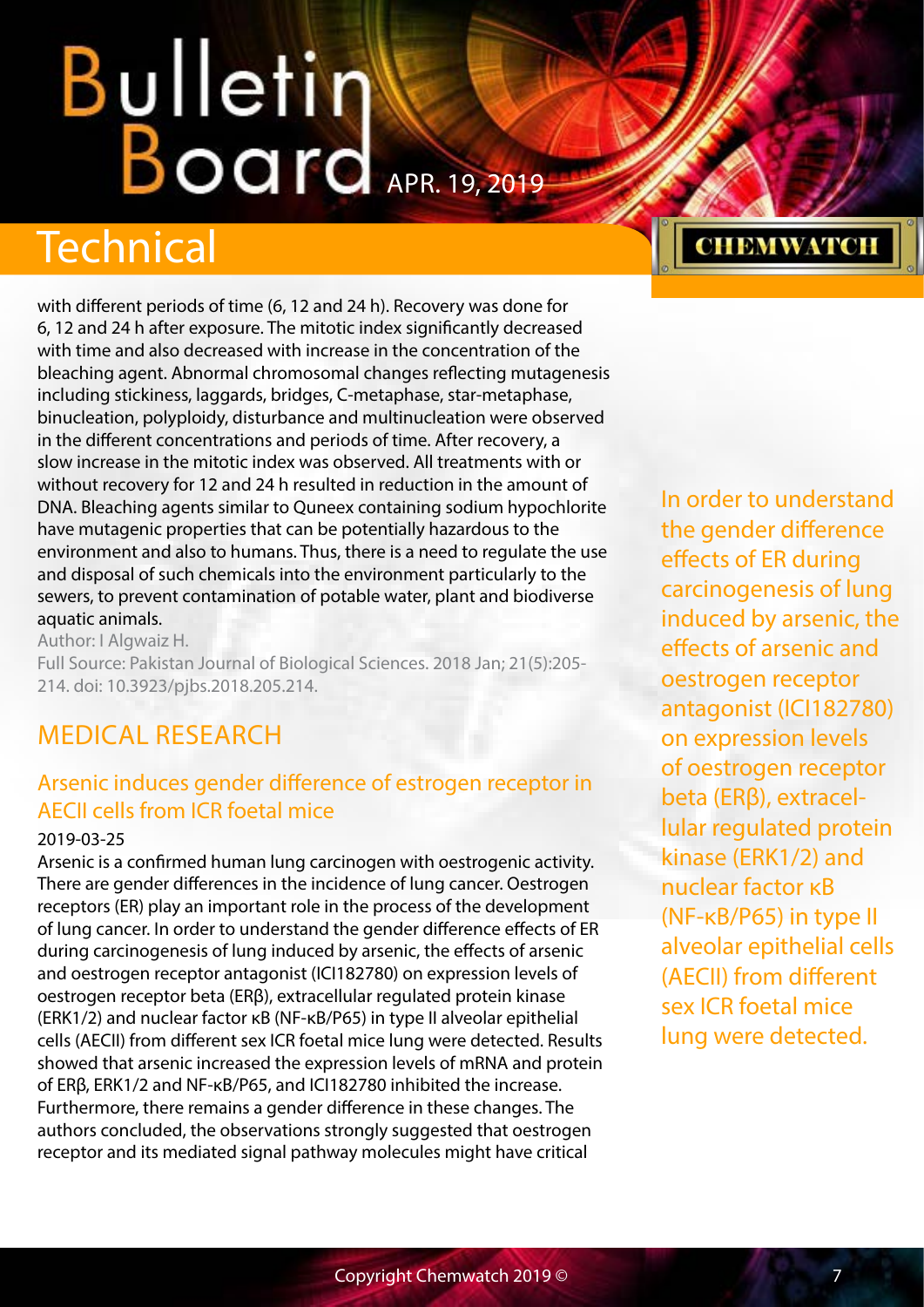## <span id="page-7-0"></span>**Bulletintendents**

## **Technical**

#### roles of the gender difference of incidence of lung cancer in arsenic induced.

Authors: Che W, Yang M, Cheng Y, Wu M, Lan Y, Zhang H. Full Source: Toxicology In Vitro. 2019 Jan 23; 56:133-140. doi: 10.1016/j. tiv.2019.01.014. [Epub ahead of print]

#### 28 days follow up of patch-test reactions to p-phenylenediamine and p-phenylenediamine dihydrochloride: a multicentre study on behalf of EECDRG

#### 2019-03-25

It is discussed if routinely patch testing p-phenylenediamine (PPD) 1.0 % petrolatum is safe due to the risk of patch test sensitisation. Late appearing patch test reactions may reflect patch test sensitisation, but may also be due to a low degree of pre-existing sensitisation. The aim of this study was to follow the positive patch test reactions to PPD and its salt PPD-dihydrochloride (PPD-DHC) to characterise reaction patterns concerning time and dose in PPD-sensitised individuals. Volunteers with previous reactions to PPD 1.0% were included and patch tested with PPD and PPD-DHC in equimolar dilution series. Seven follow-up visits during 28 days followed. Twenty-six volunteers completed the study of which 23/26 (88%) reacted to PPD 1.0%, whereas 69% reacted to 0.32%. Altogether, 42% and 27% reacted to the corresponding equimolar concentrations of PPD-DHC. After day 7 no new reactions were observed to any concentration tested, neither of PPD nor of PPD-DHC. The authors concluded that no late appearing reactions were observed to PPD or PPD-DHC at any dose. There is a risk of missing contact allergy when the dose was decreased.

Authors: Young E, Andersen KE, Bruze M, Giménez-Arnau A, Ross-Hansen K, Johansen JD, Madsen JT, Zimerson E, Svedman C. Full Source: Contact Dermatitis. 2019 Jan 26. doi: 10.1111/cod.13235. [Epub ahead of print]

#### An ultrasensitive sensor based on quantitatively modified upconversion particles for trace bisphenol A detection

#### 2019-03-25

Bisphenol A (BPA) is one of the endocrine-disrupting chemicals which might cause reproductive and endocrine system diseases, and poses a serious threat to the ecosystem and human health. In this study, the authors report an ultrasensitive sensor for trace BPA detection employing fluorescence resonance energy transfer (FRET) between modified

The aim of this study was to follow the positive patch test reactions to PPD and its salt PPD-dihydrochloride (PPD-DHC) to characterise reaction patterns concerning time and dose in PPDsensitised individuals.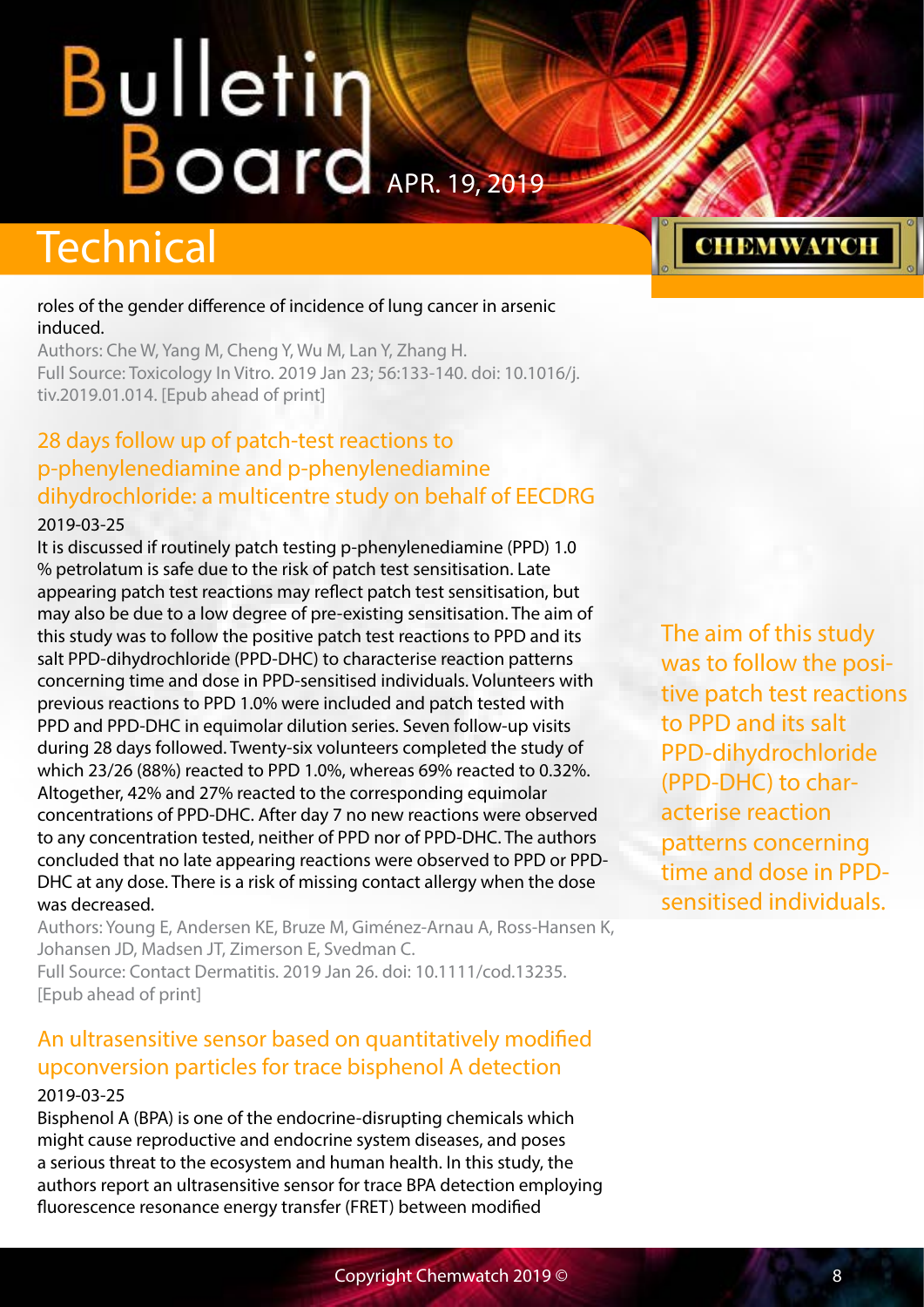## <span id="page-8-0"></span>**Bulletin Windows**

## Technical

upconversion nanoparticles (UCNPs) and tetramethylrhodamine. To circumvent the problems of low luminous efficiency of FRET and low sensitivity of sensor, the upconversion nanoparticles with very strong fluorescence efficiency were prepared and quantitatively modified. Results showed that the concentrations of amino groups and streptavidin were 43 nmol/mg and 6.12 μg/mg on the surface of the UCNPs, respectively. Under the optimal detection conditions, the peak intensity of UCNPs at 547 nm was linear with the logarithm of the BPA concentration with the detection limit of 0.05 ng/mL. Without complicated pre-processing, the recoveries were in general between 91.0 and 115.0% in tap water, river water, and disposable paper cup water. Therefore, the proposed sensor is suitable for effective sensing of trace BPA in water samples.

Authors: Li Q, Bai J, Ren S, Wang J, Gao Y, Li S, Peng Y, Ning B, Gao Z. Full Source: Analytical and Bioanalytical Chemistry. 2018 Nov 3. doi: 10.1007/s00216-018-1425-8. [Epub ahead of print]

#### The Impact of Nutrition and Environmental Epigenetics on Human Health and Disease

#### 2019-03-25

Environmental epigenetics describes how environmental factors affect cellular epigenetics and, hence, human health. Epigenetic marks alter the spatial conformation of chromatin to regulate gene expression. Environmental factors with epigenetic effects include behaviours, nutrition, and chemicals and industrial pollutants. Epigenetic mechanisms are also implicated during development in utero and at the cellular level, so environmental exposures may harm the foetus by impairing the epigenome of the developing organism to modify disease risk later in life. By contrast, bioactive food components may trigger protective epigenetic modifications throughout life, with early life nutrition being particularly important. Beyond their genetics, the overall health status of an individual may be regarded as an integration of many environmental signals starting at gestation and acting through epigenetic modifications. This review explores how the environment affects the epigenome in health and disease, with a particular focus on cancer. Understanding the molecular effects of behaviour, nutrients, and pollutants might be relevant for developing preventative strategies and personalised heath programs. Furthermore, by restoring cellular differentiation, epigenetic drugs

This review explores how the environment affects the epigenome in health and disease, with a particular focus on cancer.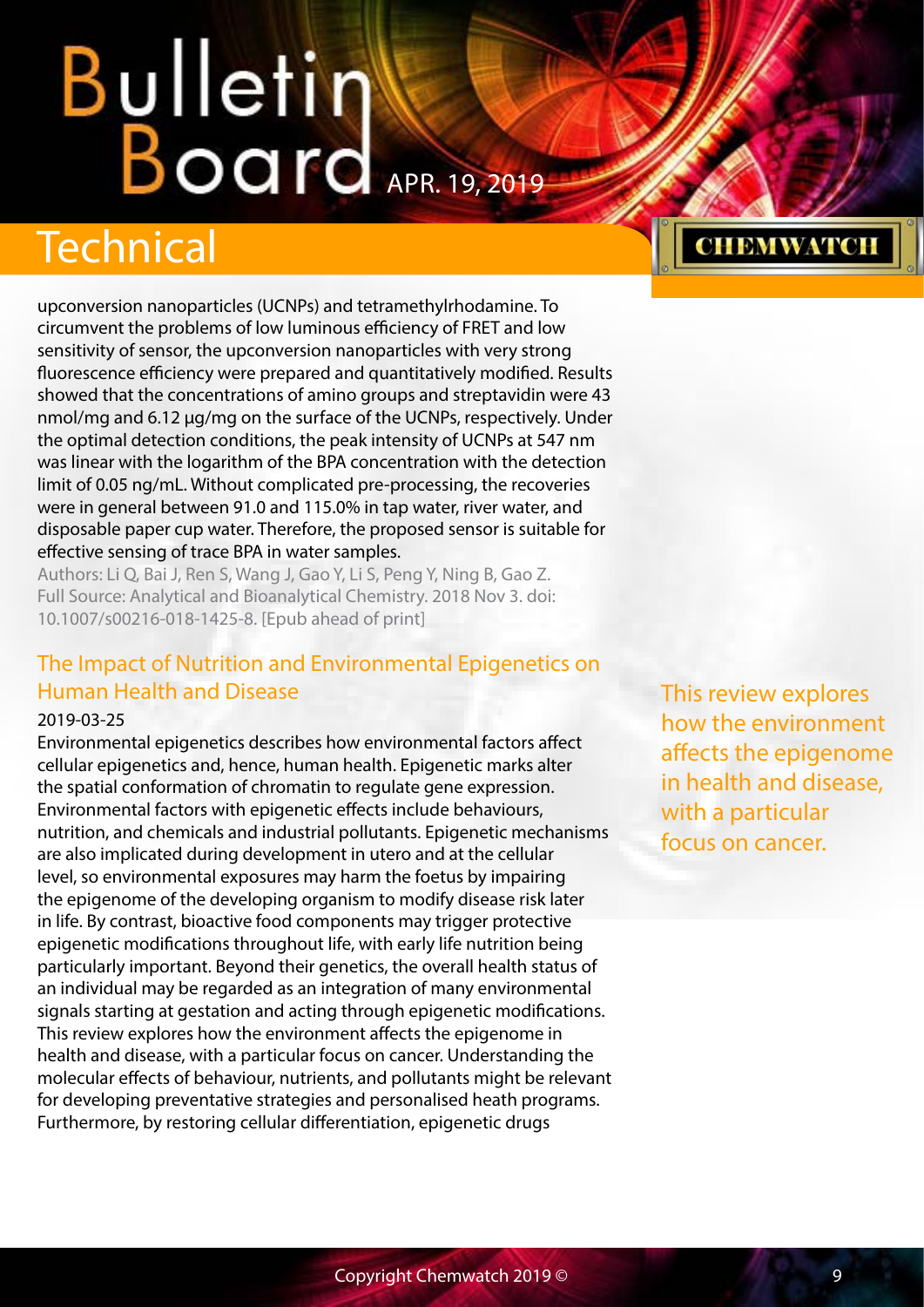## <span id="page-9-0"></span>**Bulletin Windows**

### **Technical**

#### could represent a potential strategy for the treatment of many diseases including cancer.

Author: Tiffon C.

Full Source: International Journal of Molecular Science. 2018 Nov 1;19(11). pii: E3425. doi: 10.3390/ijms19113425.

#### Amyloid beta-positive subjects exhibit longitudinal network-specific reductions in spontaneous brain activity 2019-03-25

Amyloid beta (Aβ) deposition and cognitive decline are key features of Alzheimer's disease. The relationship between Aβ status and changes in neuronal function over time, however, remains unclear. This study evaluated the effect of baseline Aβ status on reference region spontaneous brain activity (SBA-rr) using resting-state functional magnetic resonance imaging and fluorodeoxyglucose positron emission tomography in patients with mild cognitive impairment. Patients (N= 62, [43 Aβ-positive]) from the Alzheimer's Disease Neuroimaging Initiative were divided into Aβ-positive and Aβ-negative groups via prespecified cerebrospinal fluid Aβ42 or 18F-florbetapir positron emission tomography standardised uptake value ratio cut-offs measured at baseline. The authors analysed interaction of biomarker-confirmed Aβ status with SBA-rr change over a 2-year period using mixed-effects modelling. SBA-rr differences between Aβ-positive and Aβ-negative subjects increased significantly over time within subsystems of the default and visual networks. Changes exhibit an interaction with memory performance over time but were independent of glucose metabolism. Results reinforce the value of restingstate functional magnetic resonance imaging in evaluating Alzheimer's disease progression and suggest spontaneous neuronal activity changes are concomitant with cognitive decline.

Authors: Avants BB, Hutchison RM, Mikulskis A, Salinas-Valenzuela C, Hargreaves R, Beaver J, Chiao P; Alzheimer's Disease Neuroimaging Initiative.

Full Source: Neurobiological Aging. 2018 Oct 11;74: 191-201. doi: 10.1016/j. neurobiolaging.2018.10.002. [Epub ahead of print]

This study evaluated the effect of baseline Aβ status on reference region spontaneous brain activity (SBA-rr) using resting-state functional magnetic resonance imaging and fluorodeoxyglucose positron emission tomography in patients with mild cognitive impairment.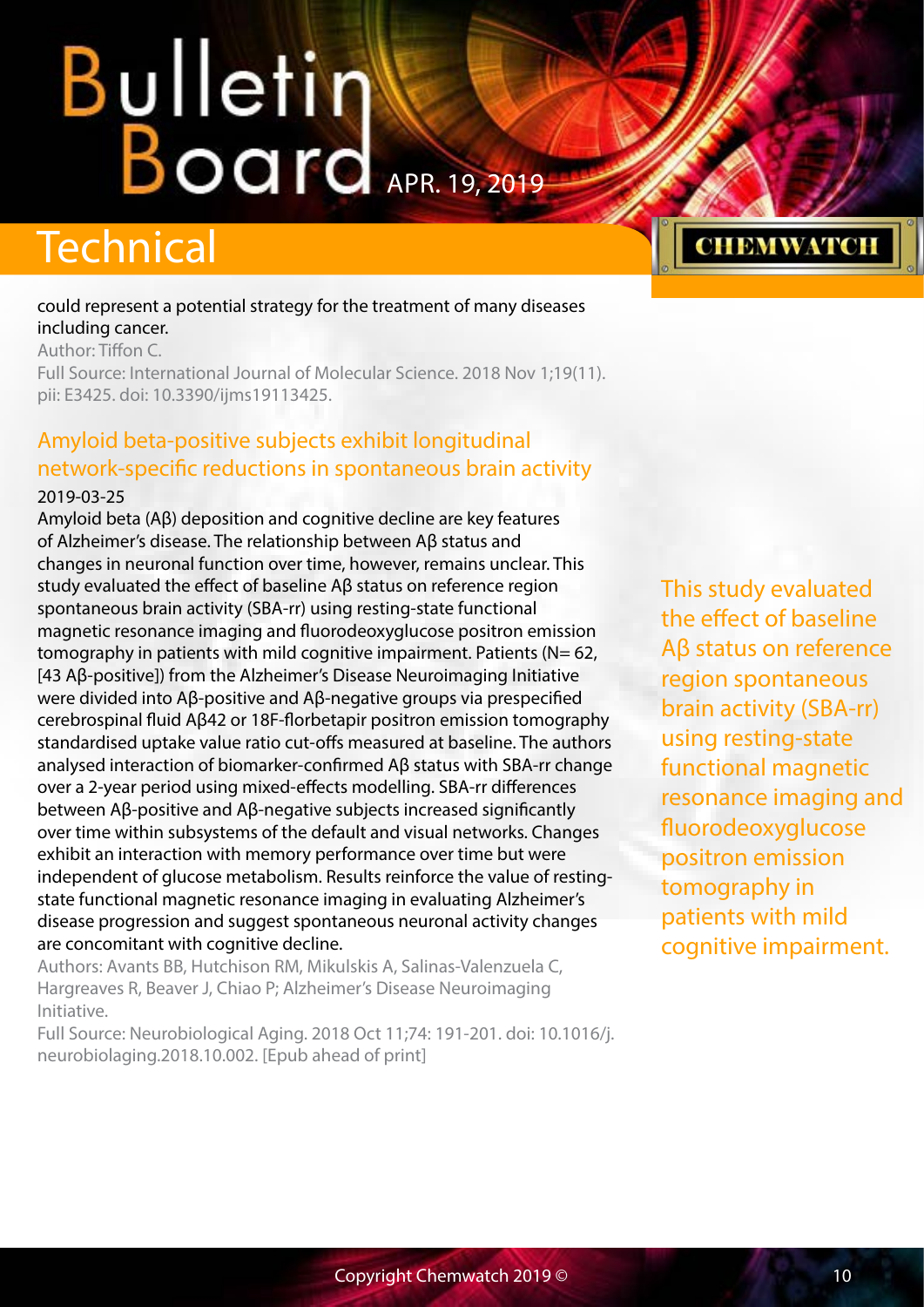# <span id="page-10-0"></span>**Bulletin Warrell**

## **Technical**

#### OCCUPATIONAL RESEARCH

#### Aluminium in the lungs of Ontario hardrock miners

#### 2019-03-25

The objective of this study was to determine the concentration of aluminium in the autopsied lungs of eight hardrock miners. These miners had inhaled McIntyre Powder (a mixture of aluminium and aluminium oxide) as a prophylaxis against silicosis. The study involved chemical analysis of lungs, where each whole lung was divided horizontally into three sections and analysed by atomic absorption spectrophotometer equipped with a graphite furnace. The grand mean level of aluminium was found to be 476.4 µg/g of dry tissue, which is similar in the range reported for occupationally exposed groups. The effect of smoking was also examined and found to be unrelated. This study provides an estimate of retained aluminium in the lungs of Ontario hardrock miners as a result of occupational exposure to hardrock mining environment and inhalation of McIntyre Powder.

Author: Verma DK.

Full Source: Archives in Environmental & Occupational Health. 2019 Feb 11:1-4. doi: 10.1080/19338244.2019.1574703. [Epub ahead of print]

#### A hybrid expert approach for retrospective assessment of occupational exposures in a population-based case-control study of cancer

#### 2019-03-25

While the expert-based occupational exposure assessment approach has been considered the reference method for retrospective population-based studies, its implementation in large study samples has become prohibitive. To facilitate its application and improve upon it the authors developed, in the context of a Montreal population-based study of prostate cancer (PROtEuS), a hybrid approach combining job-exposure profiles (JEPs) summarising expert evaluations from previous studies and expert review. The aim was to describe the hybrid expert method and its impacts on the exposures assigned in PROtEuS compared to those from a previous study coded using the traditional expert method. Applying the hybrid approach, experts evaluated semi-quantitative levels of confidence, concentration and frequency of exposure to 313 agents for 16,065 jobs held by 4005 subjects in PROtEuS. These assessments were compared to those from a different set of jobs coded in an earlier study of lung cancer, conducted on the same study base, for 90 blue-collar occupations and 203 agents.

The objective of this study was to determine the concentration of aluminium in the autopsied lungs of eight hardrock miners.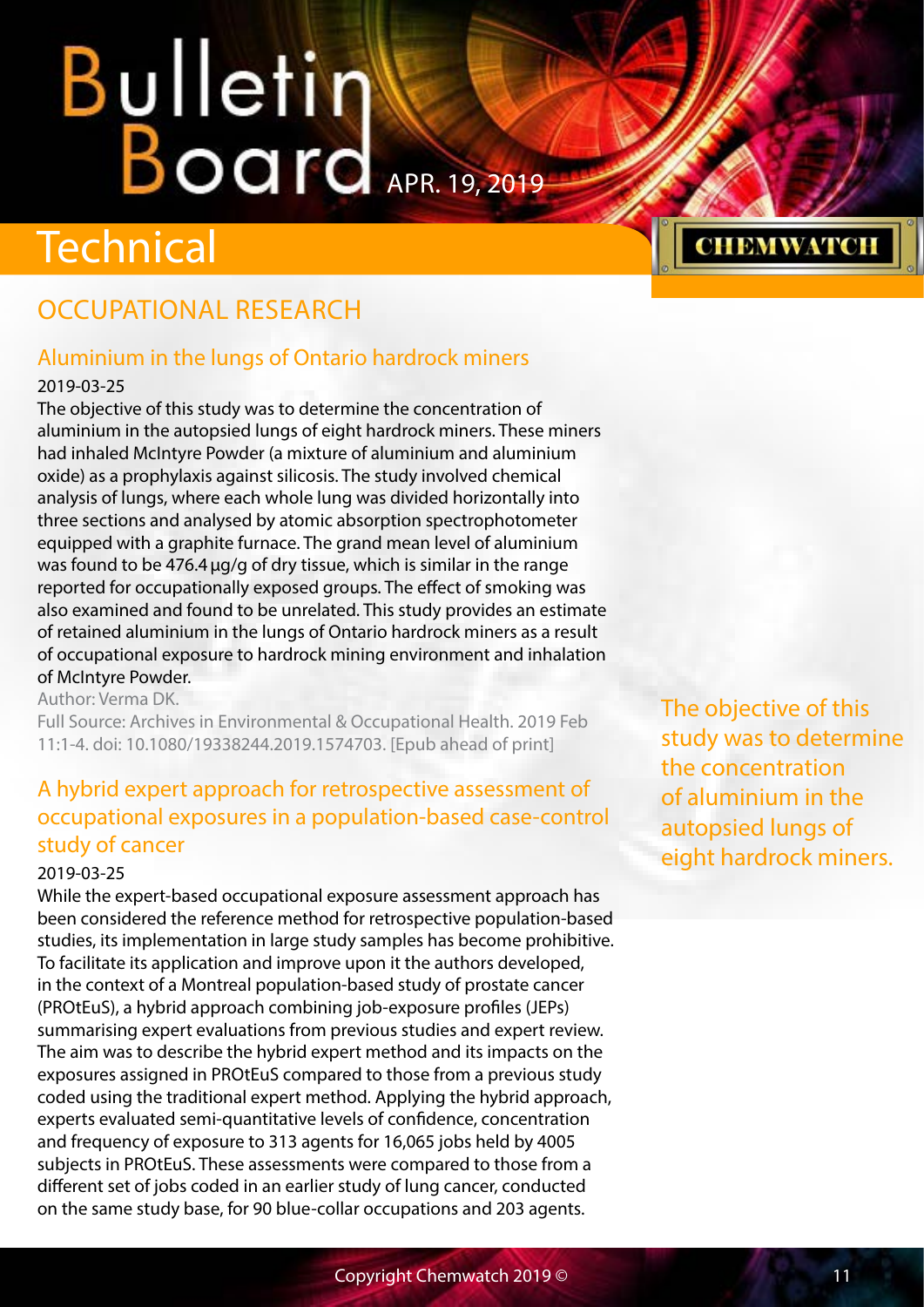## <span id="page-11-0"></span>**Bulletin Board**

## **Technical**

Endpoints evaluated included differences in the number of exposures and in the distribution of ratings across jobs, and the within-occupation variability in exposure. Compared to jobs from the lung cancer study, jobs in PROtEuS had on average 0.3 more exposures. PROtEuS exposures were more often assigned definite confidence ratings, but concentration and frequency levels tended to be lower. The within-occupation variability in ratings assigned to jobs were lower in PROtEuS jobs for all metrics. This was particularly evident for concentration, although considerable variability remained with over 40% of occupation/agent cells in PROtEuS exposed at different levels. The hybrid approach reduced coding time by half, compared to the traditional expert assessment. The new hybrid expert approach improved on efficiency and transparency, and resulted in greater confidence in assessments, compared to the traditional expert method applied in an earlier study involving a similar set of jobs. Assigned ratings were more homogeneous with the hybrid approach, possibly reflecting clearer guidelines for coding, greater coherence between experts and/or reliance on summaries of past assessments. Nevertheless, significant within-occupation variability remained with the hybrid approach, suggesting that experts took into account job-specific factors in their assessments.

Authors: Sauvé JF, Lavoué J, Nadon L, Lakhani R, Senhaji Rhazi M, Bourbonnais R, Richard H, Parent MÉ.

Full Source: Environmental Health. 2019 Feb 15;18(1):14. doi: 10.1186/ s12940-019-0451-0.

#### Occupational manganese exposure, reproductive hormones, and semen quality in male workers: A crosssectional study

#### 2019-03-25

It has been found that exposure to manganese (Mn) could induce reproductive dysfunction, but its occupational risk in male workers is unclear. This study aims to assess the association of occupational Mn exposure with reproductive hormones and semen quality in a crosssectional study. Urinary Mn, semen quality, and reproductive hormones were explored in 84 male workers occupationally exposed to Mn and 92 referents. Multiple linear regression analyses were used to assess the relationship. Urinary Mn levels in Mn-exposed workers ranged from 0.56 to 34.25  $\mu$ g/L, and the average level was 15.92  $\pm$  8.49  $\mu$ g/L. Compared with the control group, gonadotropin-releasing hormone (GnRH) levels and luteinising hormone (LH) levels increased significantly and the levels of testosterone (TSTO) decreased significantly in the Mn-exposed group.

This study aims to assess the association of occupational Mn exposure with reproductive hormones and semen quality in a cross-sectional study.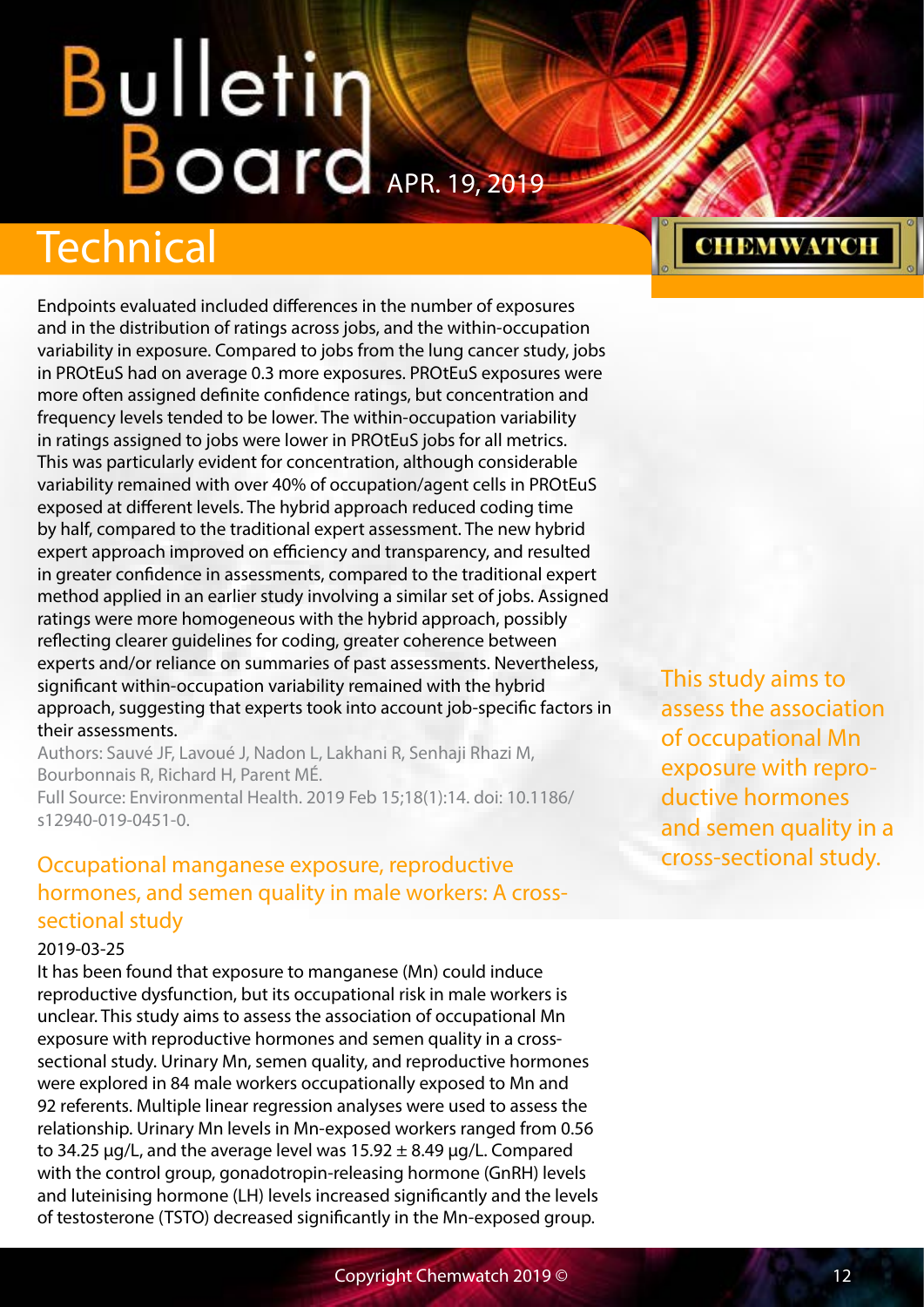## <span id="page-12-0"></span>Technical

There was a significant positive linear association between urinary Mn and GnRH and LH, while the linear association between urinary Mn and TSTO was negative. Sperm progressive motility and total motility decreased significantly in the Mn-exposed group. There was a significantly negative linear association between urinary Mn and sperm progressive motility and total motility. In conclusion, occupational Mn exposure was inversely associated with reproductive health of male workers, resulting in the abnormality of hormones secretion and decrease of sperm motility. Authors: Yang H, Wang J, Yang X, Wu F, Qi Z, Xu B, Liu W, Deng Y. Full Source: Toxicology & Industrial Health. 2018 Nov 22:748233718810109. doi: 10.1177/0748233718810109. [Epub ahead of print]

#### Monitoring early cell damage in physicians who are occupationally exposed to inhalational anaesthetics

#### 2019-03-25

Worldwide, millions of professionals who work in operating rooms are occupationally exposed to inhalational anaesthetics. Thus, the potential health effects of the continuous exposure to inhalational anaesthetics on individuals in the operating room remain a subject of debate. Human biomonitoring is a potentially useful tool for assessing the health of exposed professionals. No report has yet evaluated the possible cytotoxic and genotoxic effects of the most commonly used inhalational anaesthetics on young professionals who are occupationally exposed. Considering the importance of this issue, the authors monitored physicians who were exposed to inhalational anaesthetics during their first year of a medical residency program to evaluate the possible early damage events. Twenty-six young physicians who had been occupationally exposed to the anaesthetic's isoflurane, sevoflurane, desflurane, and nitrous oxide and who worked in operating rooms using modern anaesthesia workstations during their medical residency program, participated in this study. Blood samples were evaluated before the start of the program (before the exposure), and after 1/2 year and 1 year of exposure. We monitored the subjects by assessing the cytotoxicity (early apoptosis and loss of the mitochondrial membrane potential) using flow cytometry and genotoxicity using the comet assay. No significant changes were observed in the biomarkers of cytotoxicity or genotoxicity ( $p > 0.05$ ). Thus, biomonitoring showed that short-term exposure to inhalational anaesthetics did not induce early cell damage during the first year of medical residency. Based on the results, brief occupational exposure to anaesthetics does not induce either cytotoxicity or genotoxicity in mononuclear cells under the conditions of this study. Thus, young

The authors monitored physicians who were exposed to inhalational anaesthetics during their first year of a medical residency program to evaluate the possible early damage events.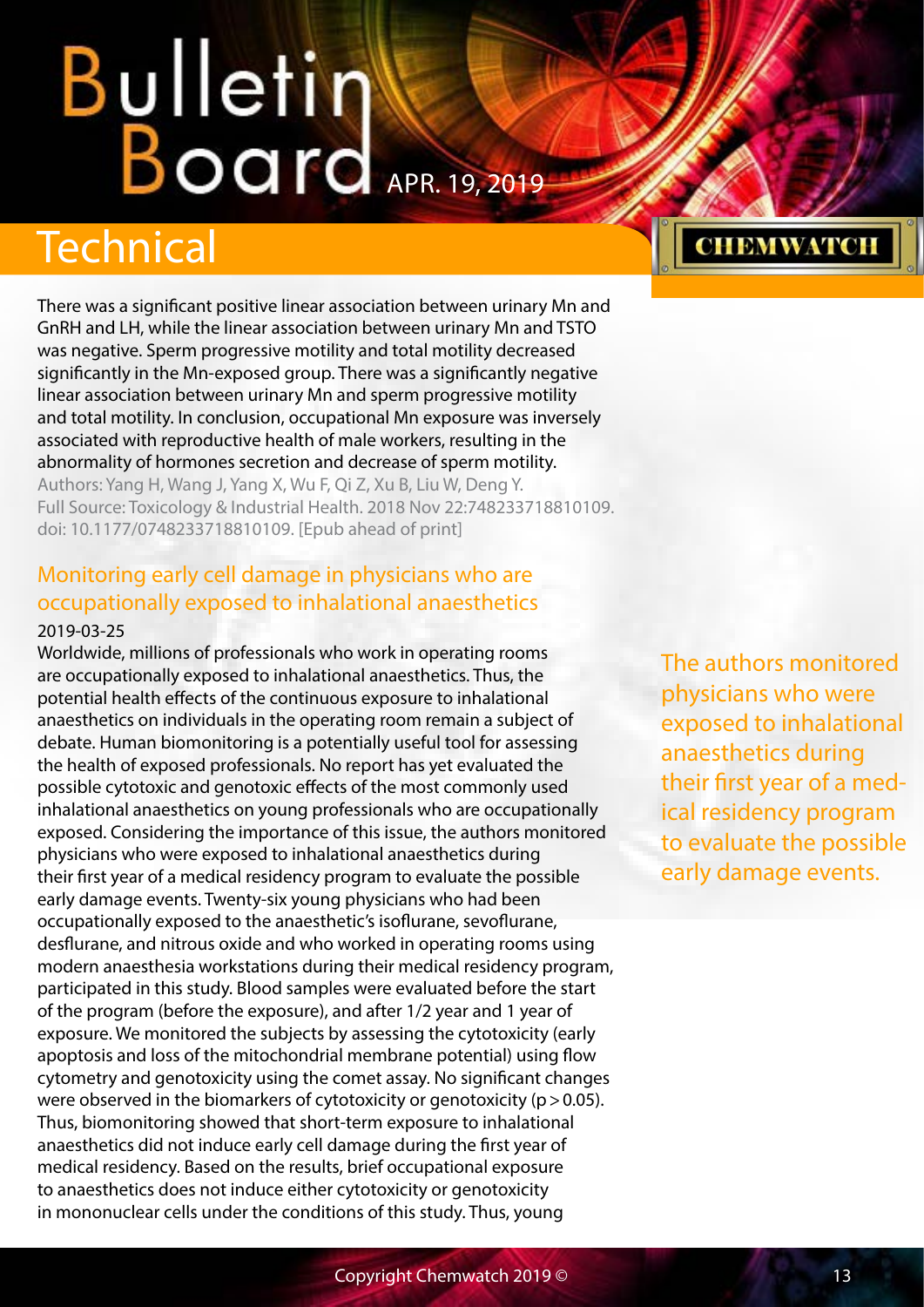## <span id="page-13-0"></span>**Bulletin Karl Board**

### Technical

physicians should undergo additional biomonitoring at the beginning of their careers to determine possible toxic effects on their cells and genetic material, and further investigations are warranted to determine whether a longer exposure to inhalational anaesthetics results in mitochondrial depolarization, apoptosis and DNA breaks.

Authors: Aun AG, Golim MA, Nogueira FR, Souza KM, Arruda NM, Braz JRC, Braz LG, Braz MG.

Full Source: Mutation Research. 2018 Nov; 812:5-9. doi: 10.1016/j. mrfmmm.2018.10.002. Epub 2018 Oct 9.

#### Surgical smoke: still an underestimated health hazard in the operating theatre

#### 2019-03-25

Smoke generated from electrocautery dissection contains irritating and/ or carcinogenic components. The aim of this study was to investigate the effectiveness of a mobile smoke evacuation system (SES) in protecting surgical personnel from these hazardous fumes. Standardised cuts with an electrocautery device were performed on fresh porcine tissue, and the generated surgical fume was analysed with and without the additional use of a mobile SES using a real-time proton-transfer-reaction time-offlight mass spectrometer. Furthermore, 2 different surgical masks were tested to investigate their filter capacity. Several toxic and/or carcinogenic volatile organic compounds including 1,3-butadiene, benzene and furfural were found in concentrations clearly above the limits that were set by the National Institute of Occupational Safety and Health: 1,3-butadiene at  $19.06 \pm 1.54$  ppb (limit: 5 ppb), benzene at  $6.21 \pm 1.33$  ppb (limit: 0.5 ppb) and furfural at  $14.34 \pm 2.97$  ppb (limit: 2 ppb). Although the mobile SES was able to reduce these substances to a certain degree, butadiene and benzene still remained above the permissible exposure limits with concentrations of  $14.21 \pm 0.07$  and  $1.16 \pm 0.05$ , respectively. Both surgical masks were unable to reduce the 'inhaled' concentrations of volatile organic compounds. Although the SES reduced the concentrations of most of the detected volatile organic compounds to a certain amount, especially the carcinogenic substances, butadiene and benzene remained high above exposure limits. According to the abovementioned significant data, further investigation on this topic is imperative, especially when considering that surgical masks were absolutely ineffective in protecting

The aim of this study was to investigate the effectiveness of a mobile smoke evacuation system (SES) in protecting surgical personnel from these hazardous fumes.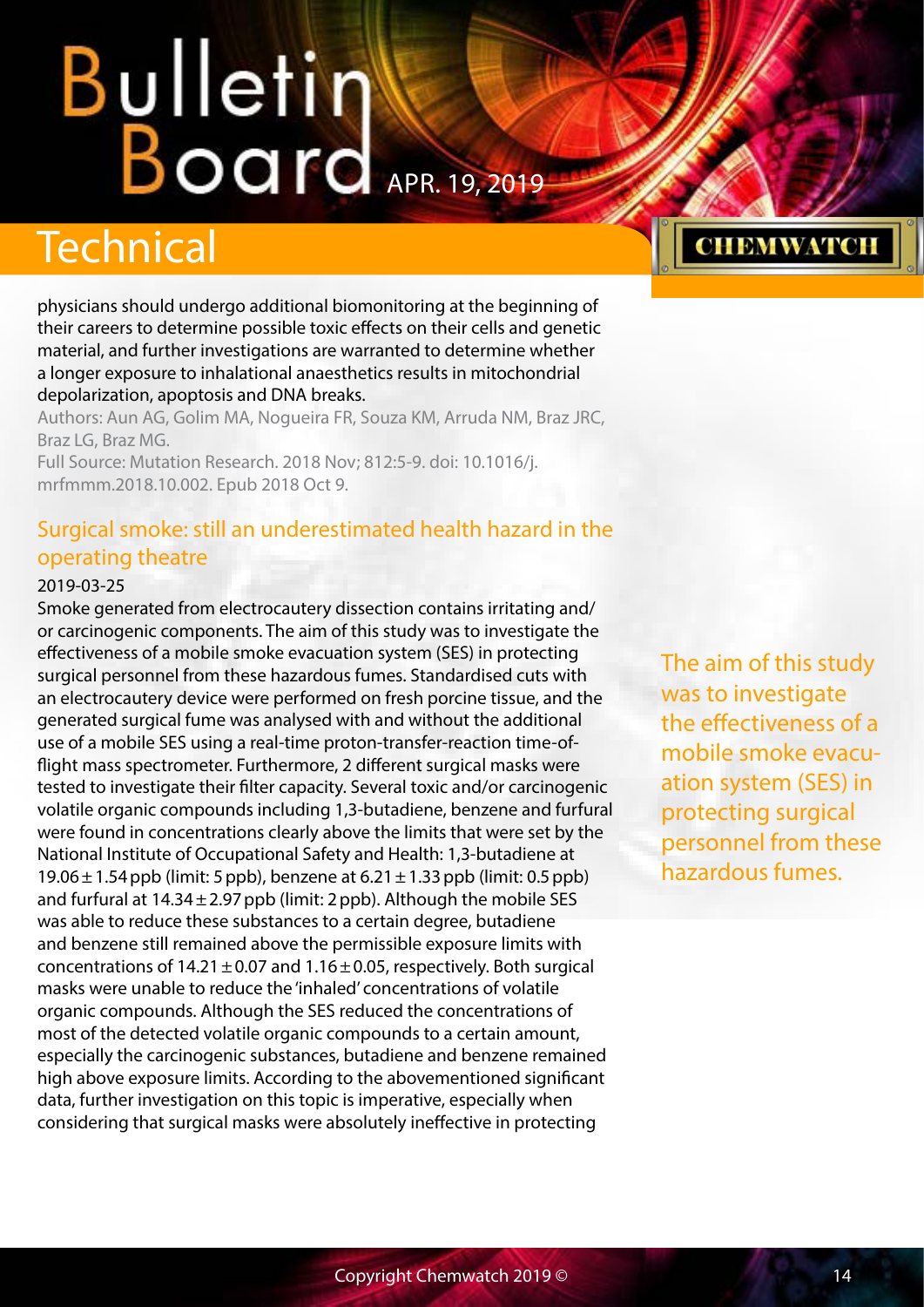## <span id="page-14-0"></span>**Bulletintendents**

## **Technical**

#### individuals from the toxic smoke and that the cautery was only used for 10s in this experiment.

Authors: Kocher GJ, Sesia SB, Lopez-Hilfiker F, Schmid RA. Full Source: European Association for Cardio-Thoracic Surgery. 2018 Nov 2. doi: 10.1093/ejcts/ezy356. [Epub ahead of print]

#### PUBLIC HEALTH RESEARCH

#### Predictors of residential mobility and its impact on air pollution exposure among children diagnosed with early childhood leukaemia

#### 2019-03-25

Epidemiology studies relying on one address to assign exposures over time share common methodological limitations in failing to account for mobility that may introduce potential exposure misclassification. Using Texas birth certificate and cancer registry data, the authors identified predictors of residential mobility among mothers of children diagnosed with early childhood leukaemia in Texas from 1995 to 2011. U.S. Environmental Protection Agency (EPA) National Air Toxics Assessment data was used to estimate residential levels of benzene and 1,3-butadiene based on addresses at birth and diagnosis and applied mixed-effects ordinal logistic regression models to evaluate differences in exposure classification between the two time periods. In total, 55% of children moved from time of birth to diagnosis, although they generally did not move far (median distance moved was 8km). Predictors of mobility, at delivery, included younger age, being unmarried and living in neighbourhoods with high benzene levels, and, at diagnosis, increasing child's age and living in neighbourhoods with low poverty rates. It was observed that the odds of being assigned to a higher exposure quartile at diagnosis relative to the time of birth decreased by 31% for 1,3-butadiene (OR=0.69, 95% CI 0.59-0.82) and by 12% for benzene (OR=0.88, 95% CI 0.75, 1.05).

Authors: Tee Lewis PG, Chen TY, Chan W, Symanski E. Full Source: Journal of Exposure Science & Environmental Epidemiology. 2019 Feb 15. doi: 10.1038/s41370-019-0126-5. [Epub ahead of print]

Epidemiology studies relying on one address to assign exposures over time share common methodological limitations in failing to account for mobility that may introduce potential exposure misclassification.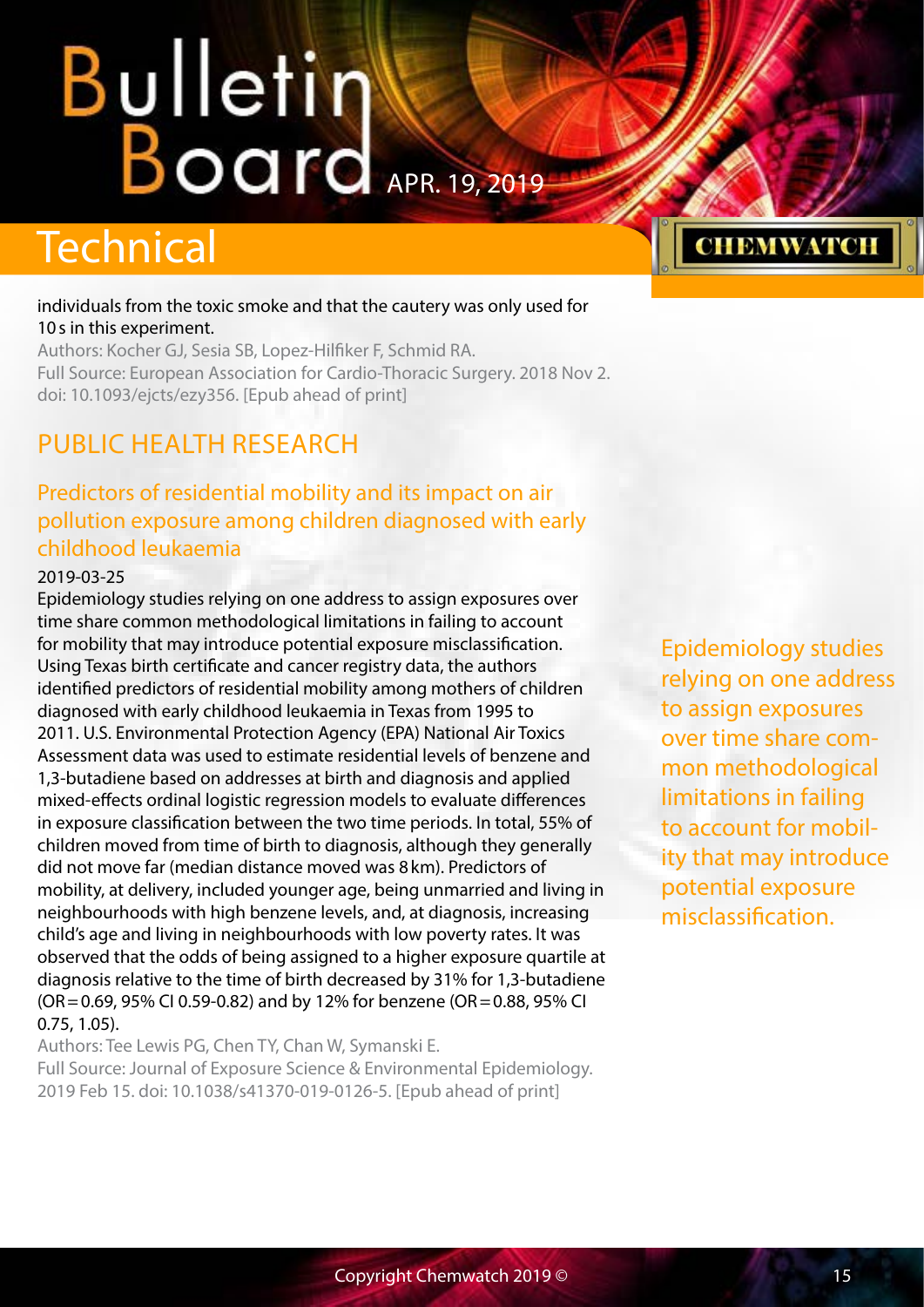## <span id="page-15-0"></span>**Bulletin Warrell**

### **Technical**

#### A State-of-the-Science Review of Mercury Biomarkers in Human Populations Worldwide between 2000 and 2018 2019-03-25

The Minamata Convention on Mercury provided a mandate for action against global mercury pollution. However, the knowledge of mercury exposures is limited because there are many regions and subpopulations with little or no data. This study aimed to increase worldwide understanding of human exposures to mercury by collecting, collating, and analysing mercury concentrations in biomarker samples reported in the published scientific literature. A systematic search of the peerreviewed scientific literature was performed using three databases. A priori search strategy, eligibility criteria, and data extraction steps were used to identify relevant studies. 424,858 mercury biomarker measurements were collected from 335,991 individuals represented in 312 articles from 75 countries. General background populations with insignificant exposures have blood, hair, and urine mercury levels. The authors identified four populations of concern: a) Arctic populations who consume fish and marine mammals; b) tropical riverine communities (especially Amazonian) who consume fish and, in some cases, may be exposed to mining; c) coastal and/or small-island communities who substantially depend on seafood; and d) individuals who either work or reside among artisanal and small-scale gold mining sites. This review suggests that all populations worldwide are exposed to some amount of mercury and that there is great variability in exposures within and across countries and regions. There remain many geographic regions and subpopulations with limited data, thus hindering evidence-based decision making. This type of information is critical in helping understand exposures, particularly in light of certain stipulations in the Minamata Convention on Mercury. [https://doi.](https://doi.org/10.1289/EHP3904) [org/10.1289/EHP3904.](https://doi.org/10.1289/EHP3904)

Authors: Basu N, Horvat M, Evers DC, Zastenskaya I, Weihe P, Tempowski J. Full Source: Environmental Health Perspectives. 2018 Oct;126(10):106001. doi: 10.1289/EHP3904.

#### Evaluation of 2-thiothiazolidine-4-carboxylic Acid, a Common Metabolite of Isothiocyanates as a Potential Biomarker of Cruciferous Vegetable Intake

#### 2019-03-25

Cruciferous vegetable consumption is associated with favourable health outcomes. Bioactive compounds arising in these, especially isothiocyanates, exert effects that contribute to prevention of disease, Cruciferous vegetable consumption is associated with favourable health outcomes.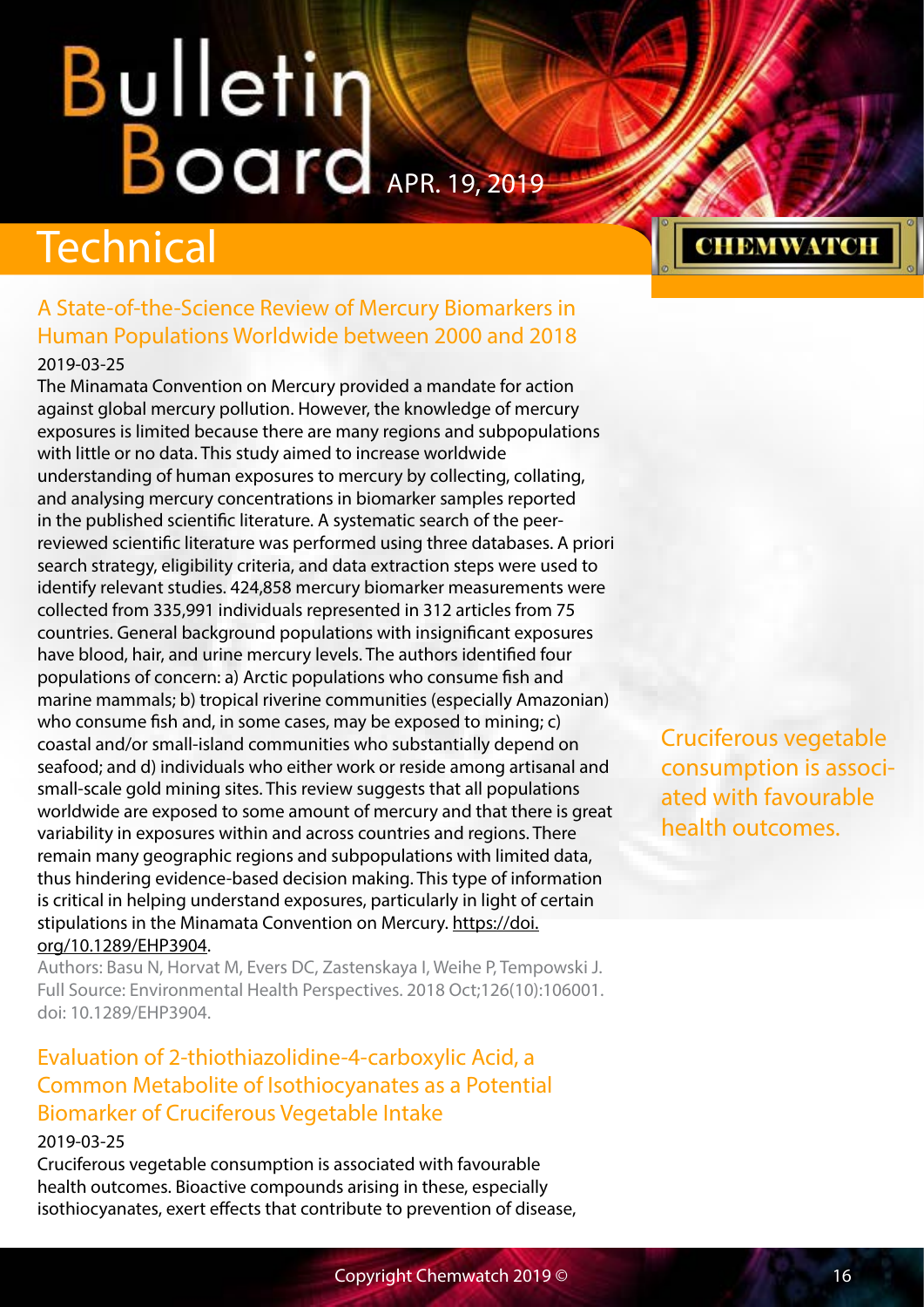## <span id="page-16-0"></span>Bulletin Board APR. 19, 2019

## Technical

in large part through attenuation of inflammation and oxidative stress. However, much about isothiocyanate metabolites and their role as biomarkers of crucifer intake remain unknown. The authors tested the utility and limitations of 2-thiothiazolidine-4-carboxylic acid (TTCA) as a urinary biomarker of broccoli beverage intake in a randomised crossover clinical trial where 50 participants consumed either a glucoraphaninrich (GRR) or sulforaphane-rich (SFR) beverage. Compared to run-in and wash-out periods, the authors observed significantly higher urinary TTCA after broccoli beverage consumption. Measurements also showed that TTCA was present in beverage powders and in all tested cruciferous vegetables. GRR resulted in excretion of 87% of the ingested TTCA while SFR resulted in excretion of ∼176%. Elevated urinary TTCA was observed in rats administered 100μmol/kg SFN. Unlike SFN, TTCA did not activate Nrf2-mediated cytoprotective signalling. Collectively, TTCA appears to be common isothiocyanate-derived metabolite that has the capacity to be utilised as a biomarker of cruciferous vegetables which would be beneficial for objective and quantitative tracking of intake in studies. Authors: Palliyaguru DL, Salvatore SR, Schopfer FJ, Cheng X, Zhou J, Kensler

TW, Wendell SG. Full Source: Molecular Nutrition & Food Research. 2018 Nov 8: e1801029.

doi: 10.1002/mnfr.201801029. [Epub ahead of print]

#### Organophosphate flame-retardant metabolite concentrations and pregnancy loss among women conceiving with assisted reproductive technology 2019-03-25

In the present study, the authors evaluated whether urinary concentrations of organophosphate flame retardant (PFR) metabolites are associated with pregnancy loss among women conceiving with assisted reproductive technology (ART). The study was a prospective preconception cohort of subfertile women. At the Academic hospital fertility centre in Boston, Massachusetts. A total of 155 women conceiving 179 pregnancies with ART. Mean exposure to each of five PFR metabolites was estimated by averaging the specific-gravity adjusted natural log concentrations from two urine samples collected during the ART cycle of conception. Adjusted risk ratios (RRs) and 95% confidence intervals (CIs) for biochemical and total pregnancy loss (all losses <20 weeks' gestation) by quartiles of PFR metabolite concentrations were estimated using a repeated measures log-binomial model, accounting for multiple pregnancies per woman. Of the 179 pregnancies, 31% ended in pregnancy loss (12% in biochemical loss). Among the three metabolites with high

In the present study, the authors evaluated whether urinary concentrations of organophosphate flame retardant (PFR) metabolites are associated with pregnancy loss among women conceiving with assisted reproductive technology (ART).